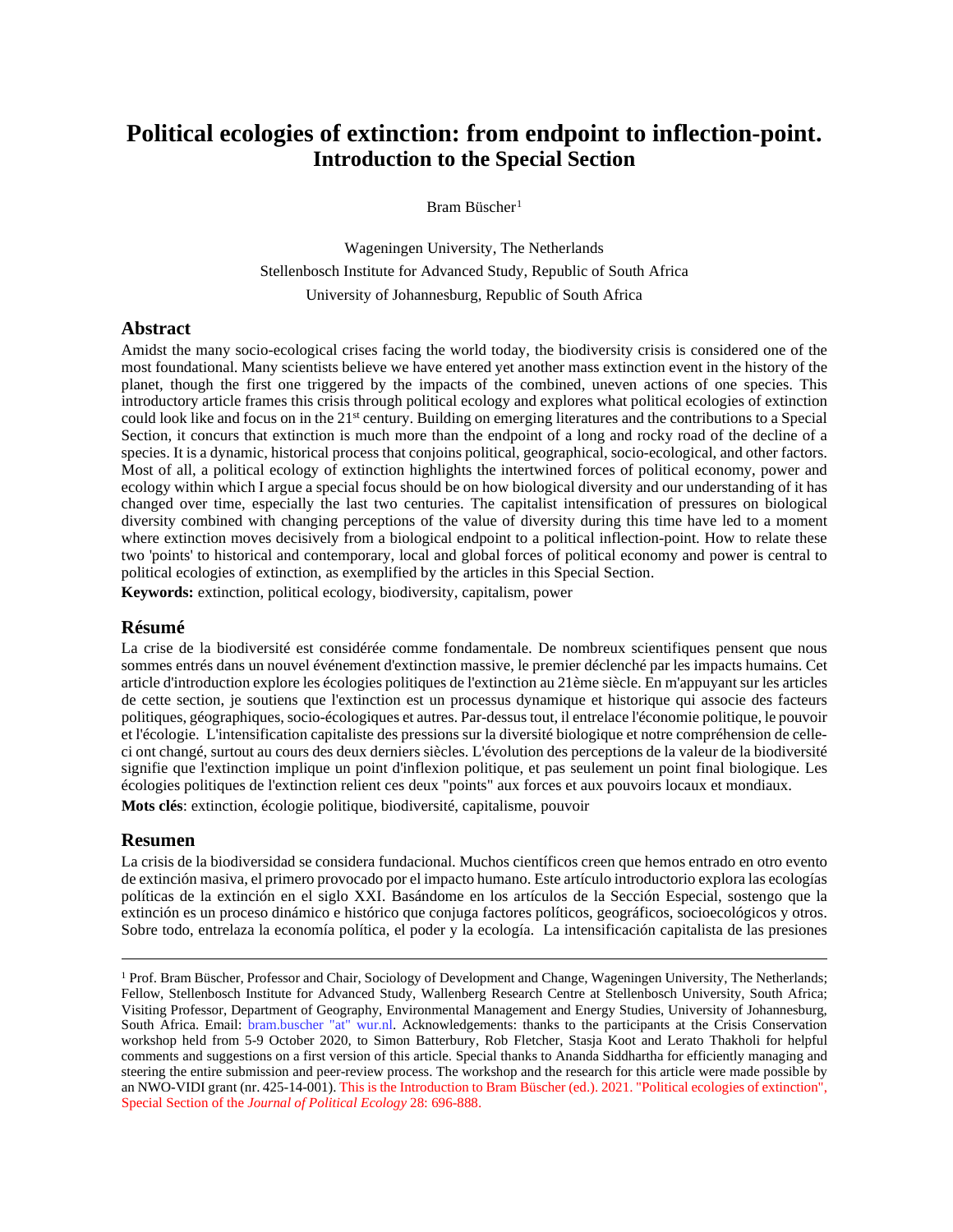sobre la diversidad biológica y nuestra comprensión de la misma ha cambiado, especialmente en los dos últimos siglos. Los cambios en la percepción del valor de la biodiversidad hacen que la extinción implique un punto de inflexión político, no sólo un punto final biológico. Las ecologías políticas de la extinción relacionan estos dos "puntos" con las fuerzas locales y globales, y con el poder.

**Palabras clave**: extinción, ecología política, biodiversidad, capitalismo, poder

### **1. Introduction: from endpoint to inflection-point**

There is nothing straightforward about extinction. Its dominant meaning as the endpoint of the life of a species may sound relatively uncomplicated, but is far from it either in practice or in theory. Most practically, socalled 'rediscoverers' seek to show that many proclaimed extinctions may be wrong or based on faulty assumptions (Watson and Davis, 2017). But defining, disproving, or finding proof for a 'species endpoint' is only scratching the surface when it comes to thinking about extinction. As Rose and colleagues (2017: 2) argue, "there is no singular phenomenon of extinction; rather, extinction is experienced, resisted, measured, enunciated, performed and narrated in a variety of ways to which we must attend." Emerging literatures are doing just this.

For one, these literatures note that extinctions are a hard thing to swallow in more ways than we can often imagine. Even thinking and writing about them is difficult. Jones, Rigby and Williams (2020: 388) start their article on the topic by saying "we do not want to be here" and that their "thinking and writing" about extinction comes with "the deepest sadness, anger, and bewilderment." Acute-yet-enigmatic senses of loss, absence and grief accompany thinking and writing about extinction, and this goes for most if not all who try – across disciplinary boundaries, within or beyond academia (Van Dooren, 2014; Barnosky, 2014; Rose *et al*, 2017). This is also the reason why McCorristine and Adams (2020: 101) argue that there is a "spectral quality of debates about extinction." At the same time, according to Jørgensen (2019), these emotions also render any efforts to prevent or undo (spatial and other) extinctions extremely complex. All this means that the idea of extinction as endpoint is rather shallow and unsatisfactory, even if its material realities should not be eschewed in our analyses.

This is a point also made by Theriault *et al*. (2020: 899). They argue that a "framing of extinction-asspecies-death" is worrying but also that it "emerges from a societal context in which life forms are divided into discrete categories, their interactions reduced to 'behavior', and moral agency denied, except in the case of a particular ideal of *homo sapiens* rooted in post-Enlightenment Euro-American thought." They, and others, argue that non-western, Indigenous ways of understanding the 'destruction of life forms' relates to 'broken protocols' amongst all living beings and that the focus must be on 'living protocols' that remake and reinvent relations between all forms of life (see also Mitchell, 2016; Rose *et al.*, 2017). From these perspectives, extinction moves from the universal to the 'pluriversal', with specific attention to contingent and discordant ways of living and dying across actor-networks, geographies, temporalities and geo-biophysical formations (Garlick and Symons, 2020). Even the latter, like glaciers, can be said to go 'geologically extinct' (Schmidt, 2021).

Because "extinction is a process and moment of loss that compels thought about the moral relationships among humans, nonhuman species, and habitats, as well as among social groups with varying degrees of power and autonomy" (Sodikoff, 2012: 10), its study and contemplation lends itself well to more-than-human, multispecies, post-human and related social-theoretical approaches that emphasize entanglements, relationalities and plurality (see, e.g., Rose *et al*, 2017; Salazar Parreñas, 2018; Guasco, 2020; Garlick and Symons, 2020; Bersaglio and Margulies, 2021). These analyses also aim to move beyond simplistic understandings of extinction as singular events, to emphasize extinction as comprising processes-within-context over time, and how these relate to different subjectivities and positionalities. This field of 'extinction studies', most prominently based in environmental humanities but with important links to geography, anthropology and other social science disciplines, is small but growing rapidly (see Van Dooren, 2017: 5).

To a good degree, political ecology is central to these emergent literatures on extinction. After all, as Greenberg and Park noted in *JPE* in 1994, political ecology is the "historical outgrowth of the central questions asked by the social sciences about the relations between human society, viewed in its bio-cultural-political complexity, and a significantly humanized nature. It develops the common ground where various disciplines intersect" (1994: 1). This common ground across divergent approaches and theoretical emphases demonstrates why political ecology is a critically important field in understanding and confronting the multiple, overlapping socio-ecological crises that beset the world today (Bryant, 2015; Harcourt and Nelson, 2015). As argued earlier (Büscher, 2021), I believe that that across divergent approaches and theoretical differences, one element of this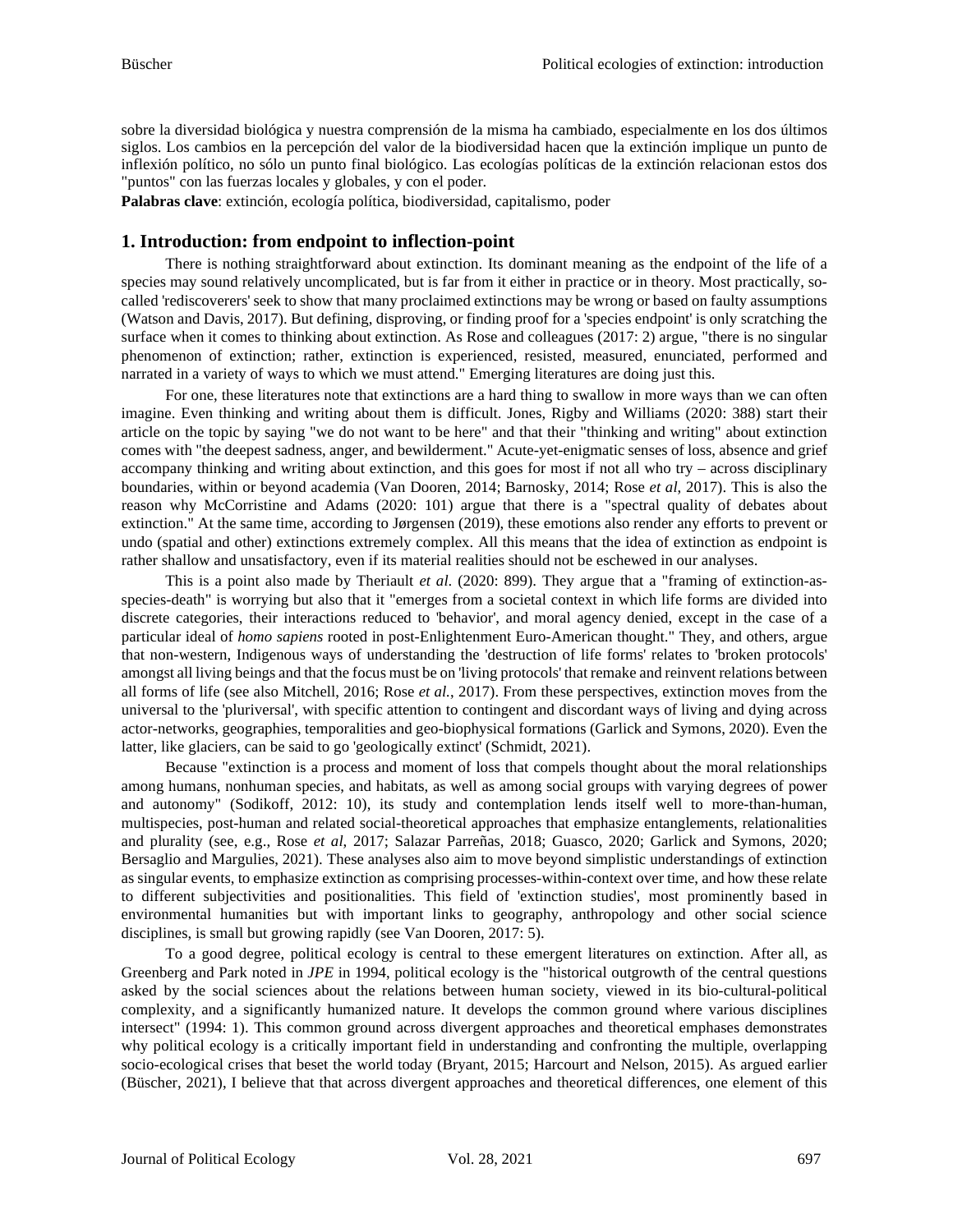common ground is the need to understand, confront and transcend the capitalist political economy, something that is clearly visible in the emerging literatures on extinction (Theriault *et al*, 2020; Bersaglio and Margulies, 2020).

However, the links among political economy, power and extinction are not nearly as well developed as other aspects in these literatures. If indeed the current mass extinction event is the outcome of the uneven historical development of capitalism, then surely this should have triggered more heated debates and scientific research. To date, however, only a few serious attempts at addressing and unravelling this connection have been made (Dawson, [2](#page-2-0)016; McBrien, 2016).<sup>2</sup> Many focus on the 'story of conservation' in response to extinction threats, like Adams' (2004) foundational work, while others show how these have recently turned more violent (Marijnen and Verweijen, 2016; Büscher and Ramutsindela, 2016; Duffy *et al.*, 2019). Ashley Dawson (2016, backflap) has been most explicit, arguing that "extinction cannot be understood in isolation from a critique of our economic system." His short book broke new ground by exploring this connection but it lacks empirical research and broader theoretical engagement. Moreover, and despite his attention to rewilding, Dawson pays little attention to different dimensions of unevenness in the political economy of biological diversity more broadly, particularly how actual species dynamics may go up or down for myriad reasons under different political economic contexts.

Taking seriously that extinction is more than an endpoint. That it relates to uneven dynamics around biological diversity and that there is a special relationship with the political economy of capitalism, all corroborate the need for elaborating political ecologies of extinction. Indeed, extinction, in this understanding, becomes a sign of the times we are in: it moves from an ecological endpoint to a political economic inflection-point. The next section elaborates this in more detail, after which I will provide some suggestions how this can be used to develop political ecologies of extinction more generally and how the contributions to the Special Section contribute to this.

# **2. Extinction as inflection-point**

Extinction as an inflection-point works as a prism: it centrally illuminates diverse yet overlapping emergencies, what some refer to as the 'era of concatenated global crises' (Biggs *et al.*, 2011). It does so because extinction is, together with the climate, centrally connected to the very functioning of the earth system and its dependence on – and ability to support – a diversity of life (Hannah, 2021: 122-123). In other words, extinction clarifies the enormity and severity of the stakes involved, something that is now also forcefully argued by 'earth system governance' theorists: "the unprecedented heating of our planet or species mass extinction are issues fundamentally important for survival. The traditional framing of these risks as 'environmental' problems has consistently downplayed the issue from an existential threat to something that is a more ordinary policy challenge" (Biermann, 2021: 70). Biermann and many earth system governance theorists, however, do not connect this to the political economy of capitalism, which again leaves an important agenda open for political ecologists.

What I want to suggest here is that extinction as inflection-point is one of the core 'earth system' counterpoints to the political economic inflection-point and prism that is capital. These are, and have long been, dialectically integrated, yet their specific relations have developed over time in ways that demand urgent research and conceptualization. This starts from the history of the 'discovery' of extinction by George Cuvier in the early  $19<sup>th</sup>$  century, as alluded to by Wrigley (2021). This was the time when the earth system was frantically mapped and studied and when it dawned on western savants that the earth was much older than previously presumed. In the  $17<sup>th</sup>$  century, "most people in the Western world, whether religious or not, took it for granted that humanity is almost the same age as the Earth" (Rudwick, 2014: 9). It was hardly imaginable that life was dynamic, changing and long-lived rather than static and divinely preordained. Only with mounting geological evidence did it become gradually clearer that the Earth had a very long history, full of diverse forms of life. The acceptance of extinction was critical in this process. As Rudwick summarizes:

The single most striking feature of this almost unimaginably lengthy history of the Earth – and not just because we ourselves are among its products – was the history of life. That life had had any true history, rather than remaining more or less the same all along, had been utterly uncertain until Cuvier and others in the early  $19<sup>th</sup>$  century demonstrated the reality of extinction, which showed that the life of earlier periods has been distinctly different from that of the present world. (Rudwick, 2014: 296).

<span id="page-2-0"></span><sup>2</sup> This excludes earlier catastrophist thinkers whe have, generally, not connected *critically* to power and political economy.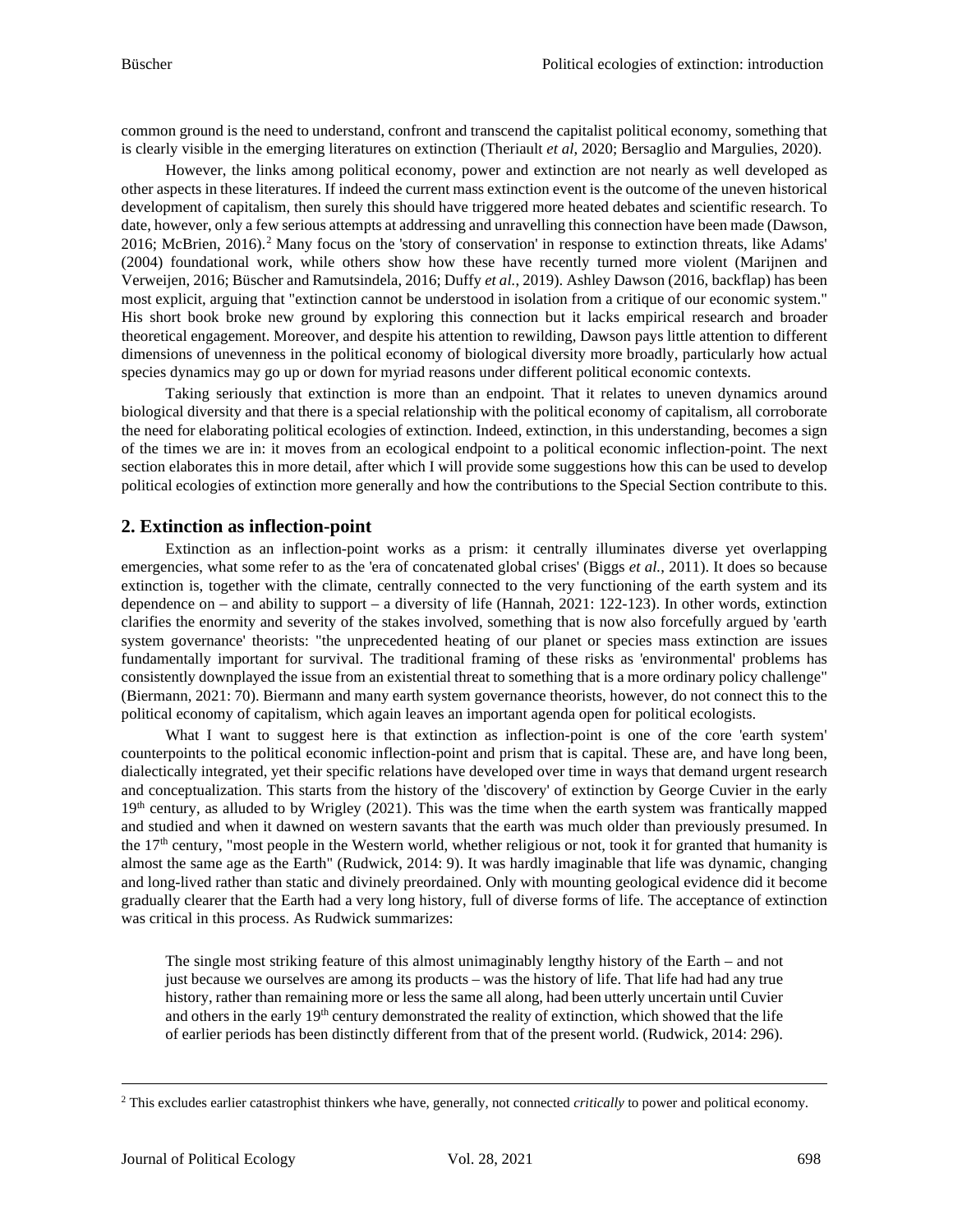The demonstration of extinction triggered massive scientific and popular interest in the origins and evolution of life, including humans, which famously led to the Darwinian revolution and other influential scientific and social developments. At the same time, the way extinction was recognized and subsequently taken up in emerging Western discussions and imaginaries was closely tied to the imperial, capitalist political economy then in full upswing. In his book *Catastrophic Thinking*, historian David Sepkoski traces the development of thinking about extinction from the Victorian age to contemporary times. He argues that in Victorian times extinction was seen as "(1) slow and gradual, (2) reciprocally balanced by the replenishment of new species, and (3) in some sense progressive. That is, by reflecting the 'fair' outcome of natural competition, it contributed to the robustness of living ecosystems by weeding out 'unfit' individuals or species" (Sepkoski, 2020: 9). In short, extinction was not viewed negatively *per se*, but as part of a broader, progressive force that saw some individuals or species inevitably lose out *vis-à-vis* others. This was also, infamously, used to justify imperialism and the mass murder and enslavement of many Indigenous and other peoples around the world (Powell, 2016; Theriault *et al.*, 2020).

Sepkoski argues that this view has changed drastically: according to him biological and cultural diversity are now viewed as innately good. A new understanding of extinction emerged, "in which (1) extinction is seen as a potentially catastrophic and irreversible process, (2) extinction is characterized explicitly in terms of its effect on diversity, and (3) survival is no longer conceptualized as 'fair game' in which extinction penalizes only those individuals and species who 'deserve it'" (Sepkoski, 2020: 10). Sepkoski shows that this transformation was highly complex and that the two understandings have been challenged in myriad ways. In building his narrative, he focuses on the cultural value of diversity in 'thinking catastrophically' about extinction. Much less explicit for him is how this relates to political-economic transformations and changing ideas about order, knowledge and power.

Nonetheless, Sepkoski's work shows that extinction was an important inflection point in the 19th century and that it has again become so more recently, though based on different conceptualizations and understandings (see Barrow, 2009). Given this transformation it is, again, not illogical to see why especially post/more-than human theories are so popular: precisely because extinction is an inflection-point rather than an endpoint, and because it highlights critically important political needs to acknowledge deep historical wrongs and to find different ways forward in the relation between humans and the rest of nature, beyond imperialism, colonialism and capitalism.

Having said this, a focus on extinction as inflection-point can never completely transcend or disregard extinction as (material, biological) endpoint. After all, the latter is why many scientists now believe we have entered the sixth extinction event in the history of the planet (Barnosky *et al.*, 2011; Tucket *et al*., 2018). More importantly, the material realities of extinction are frightening. If we take the conclusion of the influential report of the Intergovernmental Science–Policy Platform on Biodiversity and Ecosystem Services (IPBES, 2019) at face value, then the mere possibility that over a million species are at risk of extinction alone requires drastic and rapid societal and economic transformation. This is why, combined with the climate crisis, new social movements have declared an emergency and call on citizens to rebel in order to counter the crisis (Extinction Rebellion, 2019).

Hence, I return to my earlier point that extinction and the biodiversity crisis, together with the climate crisis (IPBES-IPCC, 2021), are the earth system counterpoints to the broader crises of capital in the  $21<sup>st</sup>$  century. At the same time, climate and extinction differ across many dimensions, including precisely how they relate to broader dynamics of political economy and power. For one, as Turnhout and Purvis (2021: 11) show, scientists have long tried to find a simple metric that can elucidate the biodiversity crisis in the way  $CO<sub>2</sub>$  functions for climate change. Extinction rates are often believed to be this metric. But given that extinction is "hard to demonstrate" and since it is the very final stage in an often long and rocky downward process, "action will often come too late and the target will not be very responsive to policy interventions." Turnhout and Purvis conclude that "choosing species extinction rate as the focus for a single biodiversity target therefore seems unwise." This further emphasises the need to move the debate from biological endpoints to a political inflection point that combines the physical, ecological and material with the socio-cultural, political-economic and an other-than-western epistemological. Political ecology is well positioned to not just push but also lead these debates.

### **3. Political ecologies of extinction in times of exception and enmity**

Clearly, many literatures in political ecology and related fields already touch on the concerns outlined above. But as I argue, in relation to histories and contemporary politics and political economy of extinction there is still much to be done. Indeed, there is such a rich field of research to be set up around the question of extinction that this Special Section only scratches the surface. Important areas for further research that the articles in this Special Section point at, amongst others, are the connections between extraction and conservation in relation to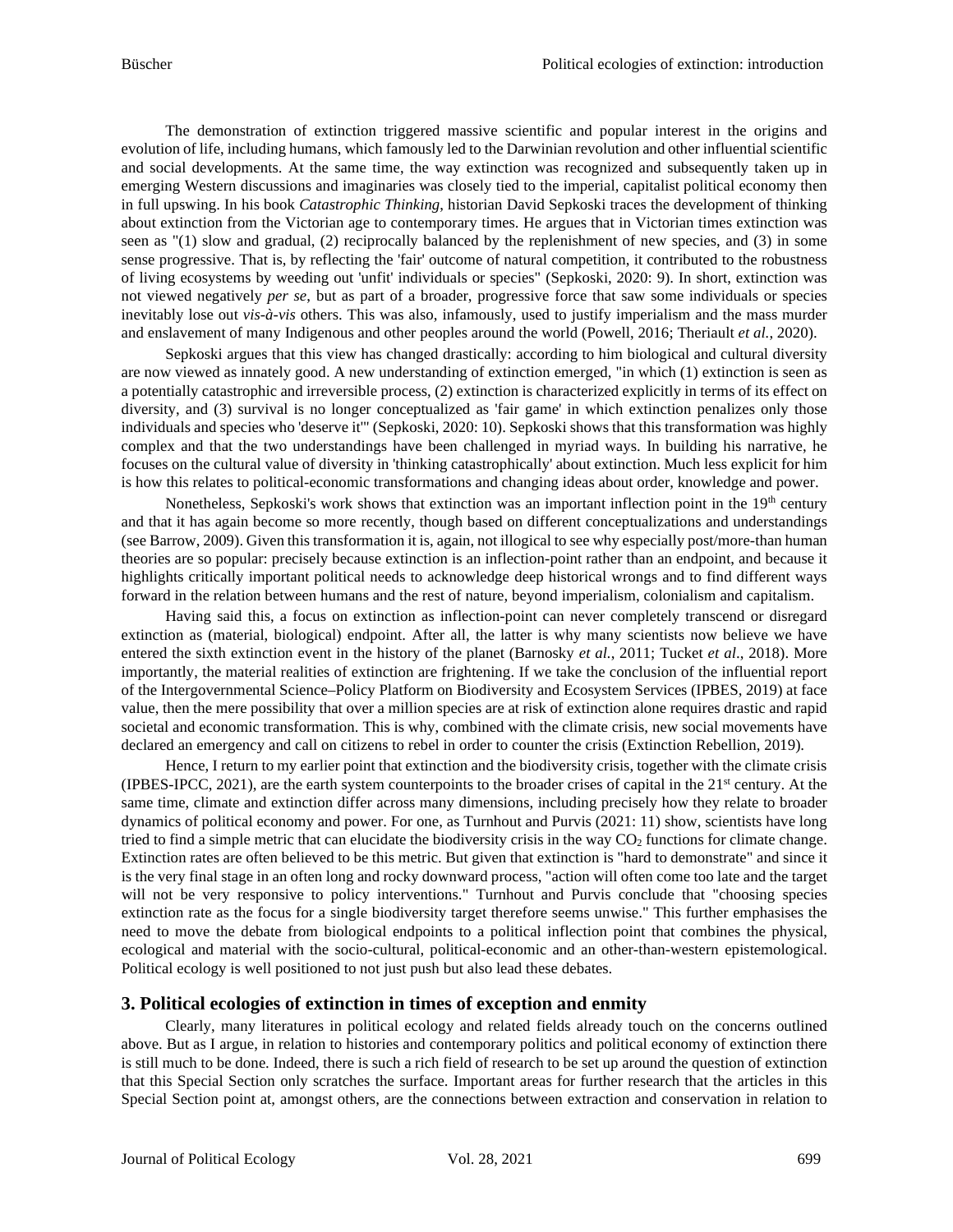extinction (Le Billon, 2021; Nel, 2021; Meszaros Martin and Pedraza, 2021), the relation between new digital technologies and studying, knowing and understanding extinction processes (Kiggel, 2021), the relations between extinction, de-extinction and a broader cryo-politics of life (Wrigley, 2021), the relation between psycho-analytic dynamics and extinction (Koot, 2021), how biopower affects extinction and responses to it (Thakholi, 2021) and how extinction fears can in fact be profitable and conducive to, rather than an indictment of, contemporary capitalism (Büscher, 2021).

More generally, as Deutsch (2021) highlights, the links between extinction and contemporary politics of authoritarianism need urgent further investigation.<sup>[3](#page-4-0)</sup> Clearly, this is a broader issue that intersects with many of the aforementioned topics and is already an important subject within political ecology (Neimark *et al*., 2019). Yet, authoritarian currents are but one element of a broader political climate in the 21<sup>st</sup> century characterized by what Achille Mbembe (2019) refers to as the new 'politics of enmity' that is leading to a multiplication of antagonistic exceptions and exceptional circumstances. This politics of enmity, the seeking of separation and new forms of apartheid, is not merely detrimental to democracy, he argues, but creates a necropolitics that builds "new and unique forms of social existence in which vast populations are subjected to living conditions that confer upon them the status of the *living dead*" (Mbembe, 2019: 92). Death and terror, in other words, become caught in the tensions between biopolitical and necropolitical intensifications whereby "death itself increasingly tends to become spectral" (Mbembe, 2019: 38).

Building on extinction literatures, however, it seems critically important to extend Mbembe's analysis beyond 'forms of social existence' to 'new forms of socioecological existence' that connect the material-spectral death worlds of humans to those of nonhumans, and to further theorize their connections and intersections. To further this process, the Special Section places special emphasis on understanding and developing political ecologies in times of exception and enmity.

For example, and following the severity of the global biodiversity crisis, authors highlight how we are seeing an increasing number of high-pressure situations around the world where urgent action is required to safeguard important species or ecosystems from extinction. These disparate situations seem to be the complex outcome of a generic 'intensification of pressures' emanating from the capitalist political economy more generally, combined with a recent surge in large-scale resource extraction and wildlife crime, more specifically (Muradian *et al.*, 2012). These forces have in turn elicited new types of conservation responses, leading to myriad 'spaces of exception' where violence, illegality and uncertainty drastically alter environmental governance.

This dynamic has stimulated a rapidly growing and dynamic literature in political ecology on the militarization of conservation and 'green violence' more generally (Lunstrum, 2014; Duffy *et al*., 2015; Marijnen and Verweijen, 2016; Büscher and Ramutsindela, 2016; Büscher and Fletcher, 2018; Duffy *et al.*, 2019; Massé, 2019; Ramutsindela *et al.*, 2022). The Special Section builds on this literature by further developing the links between forms of exceptional, violent conservation action and how they are connected to broader dynamics around biological diversity and extinction within the contemporary political climate of enmity, as conceptualized by Mbembe (2019) and others (see Le Billon and Duffy, 2018).

At the same time and conversely, we need to direct the broader spectral necropolitics of enmity and exception back to material geographies and histories of extinction and actual, lived human-nonhuman interactions in order to understand how broader forms of power and political economy resonate differently and unevenly across time and space. This means we need to connect the 'spectral' qualities of extinction debates (McCorrestine and Adams, 2020) to the more mundane, every day and material aspects of extinction processes. This requires asking how and why certain discourses of loss, absence and the possibilities of (preventing) extinction are connected to structures of power in particular places, which can often place conservation and other 'against extinction' (Adams, 2004) actions in a very different light.

To give one illustration, Jones *et al.* (2020) may certainly be right that successful action to prevent extinction means that there "is a form of hope stemming from the fact that complete extinction of the species will not happen. That is why preventing extinction is so important. It keeps possibility alive" (Jones *et al.*, 2020: 393). At the same time, this Special Section argues we need to continuously ask precisely how extinction is prevented,

<span id="page-4-0"></span><sup>&</sup>lt;sup>3</sup> For the climate crisis, some important inroads have been made here, see, for example, Malm and the Zetkin collective (2021).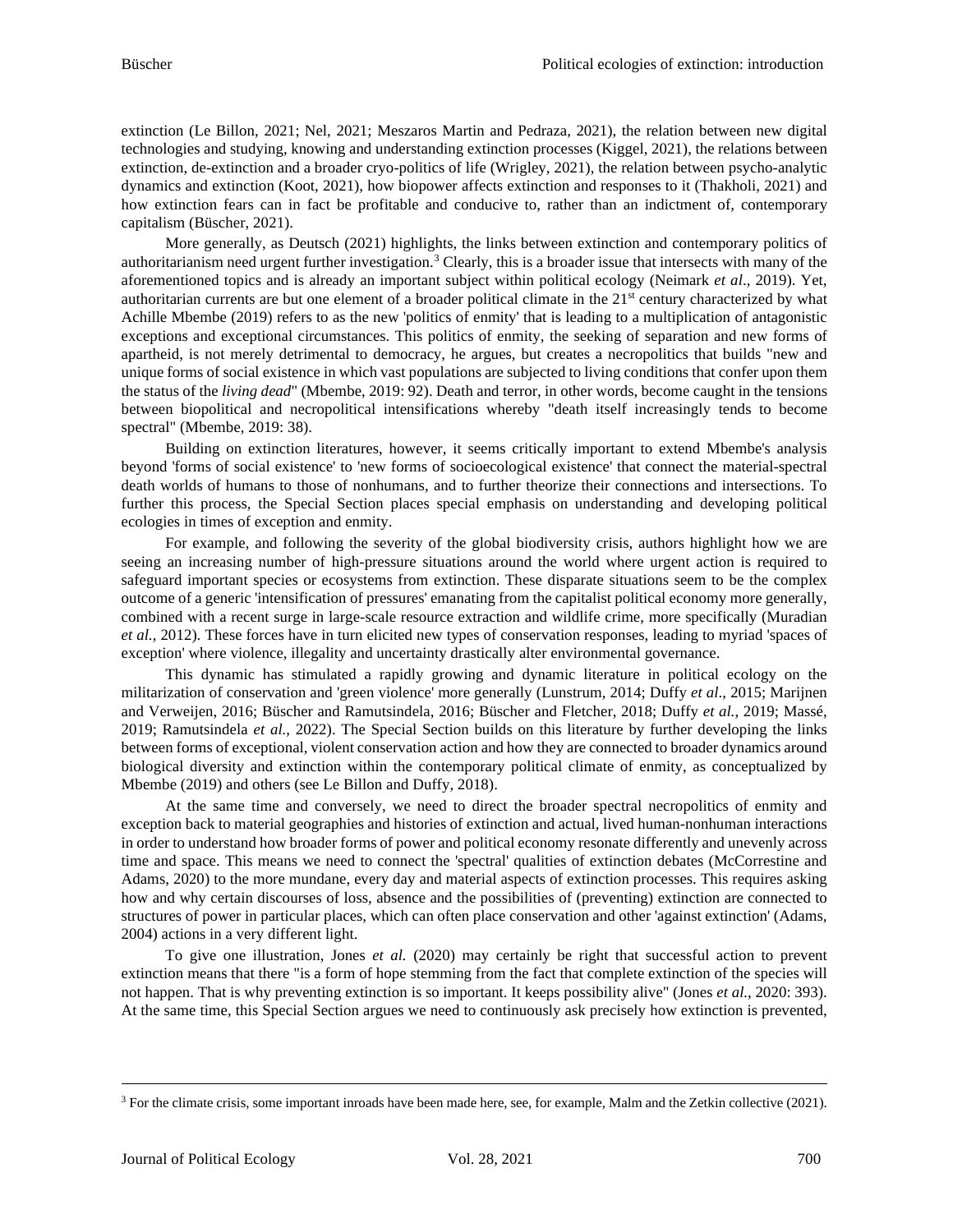and what the power dynamics are behind this.[4](#page-5-0) The articles by Koot, Thakholi and Nel, for example, show that the drive to prevent the extinction of the rhino in South Africa may bring hope to some, but also despair and misery to many others, while the article by Büscher adds that, in this process, privately managed rhinos have actually increased in number rather than declined, despite the drastic discourses on the immanence of the extinction of the species. In sum, therefore: it remains critical to return continuously to the complex questions of power and political economy behind extinction and extinction discourses, imaginations, and related spectral politics.

## **4. The contributions**

The articles in this Special Section all address different aspects of the extinction crisis in times of exception and enmity. Special emphasis is placed, *inter alia*, on the links between extinction, conservation and extraction, the way different conservation spaces (such as the Mata Atlantica in Brazil or the Kruger National Park in South Africa) experience more militant forms of conservation against the threats of poaching and extinction, the ways in which power and knowledge intersect to frame extinction, enmity and exception, the relationship between tourism and extinction, and new developments around de-extinction. All articles share a focus on analysing these topics with explicit reference to a broader political economic context of enmity that creates exceptions and crises, and therefore result in highly dynamic and swiftly changing political ecologies.

**Lerato Thakholi** (2021), in her article on the biopolitics of private conservation in South Africa, focuses on the responses to rhino poaching, many of which are driven by the desire to halt the extinction of the species. Employing a biopolitical lens, she brings into focus how power works in valuing different types of lives differently, in the quest to avoid extinction. In particular, she illuminates the plight of black conservation laborers and how their and also poachers' lives are less valued in practice than rhino lives. This is because active engagement to save rhino is juxtaposed against active non-intervention into the lives of black laborers. She also shows that there is a contradiction in how biopolitics works out across rhinos and laborers, namely that every individual rhino is deemed important for the health of the population, while every individual laborer should just be happy to have some income at all, given how the (surplus) population of potential labor is very large and of little concern to conservation.

**Hannah Meszaros Martin and Oscar Pedraza** (2021) focus our attention on the highly contradictory political economic situation in Colombia. Here, on the one hand, the conservation of endangered biodiversity is used to create a securitized corridor to control large tracts of land and monitor it for illegal activity, especially coca production. On the other hand, so argue Meszaros Martin and Pedraza, this conservation is a "form of necropolitics" as it also enables its opposite, namely large-scale development projects focused on coal mining and other forms of extraction. Coal, coca and conservation intersect in the Colombian political economic "context of the peace accords" (p. 722) to further intensify both environmental protection *and* destruction, with extinction caught in the middle. The extinction of certain plants (coca) is actively sought while the promotion of its supposed opposite, a form of conservation that, ironically, also enables coal mining, creates the extinction of certain forms of rural life.

**Adrian Nel** (2021) focuses on the South African province of KwaZulu Natal to show how neoliberal conservation strategies in the region have been extended through a focus on a 'biodiversity economy.' This economic framing, writes Nel, is supposed to further biodiversity conservation, safeguard targeted species such as the rhino against extinction, and provide jobs for marginalized rural residents. The overall result, however, seems very disappointing and hardly worth the massive effort put into developing the biodiversity economy. Indeed, the costs of the intervention he focuses on in the article seem excessive, and local struggles and enmity have intensified. Nel calls this a "pyrrhic strategy", where the costs of biodiversity conservation are not at all proportionate to its gains. In fact, he argues that the opposite results: the 'hegemonic' biodiversity framing, akin to a biopolitical mode of governance that Thakholi (2021) also identifies, creates "spaces of exception and sacrifice zones" (p. 754) that fuel further enmity.

**Bram Büscher** (2021) provides an overview of extinction dynamics in Africa, showing that although the general picture for wildlife preservation across the continent is rather negative, it is also uneven. In some regions, charismatic wildlife species have actually seen a numerical increase over the last decades due to the commodification of public and, especially, private forms of conservation and associated industries like wildlife

<span id="page-5-0"></span><sup>4</sup> In the process, different forms of power are at play, as laid out well by Svarstad *et al.* (2018) in this journal (see also Cavanagh, 2018).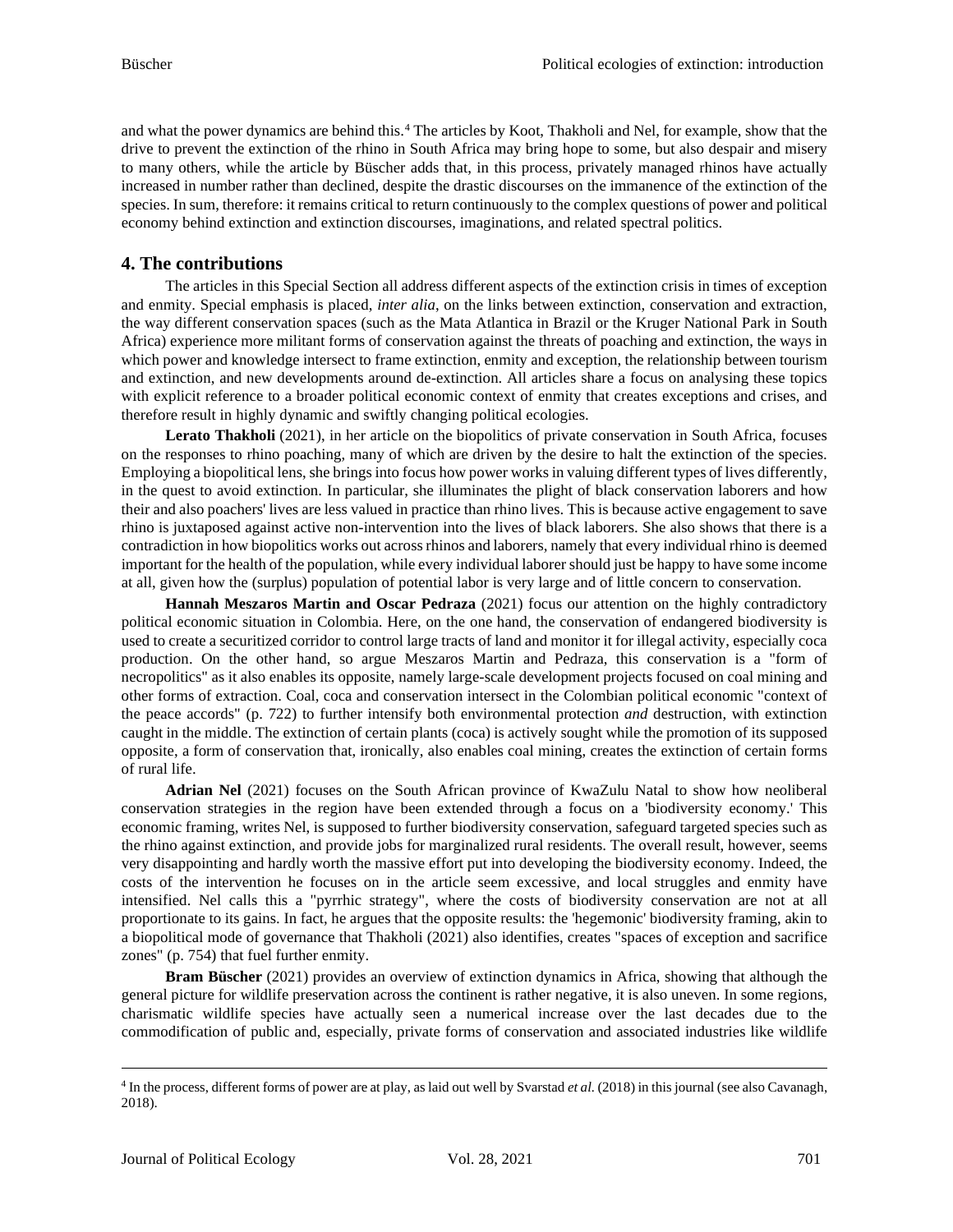tourism. General species decline, and pockets of species growth, are part of broader political economic dynamics around the continent and how these impact conservation and wildlife. While according to Büscher the "intensification of uneven wildlife geographies in Africa" (p. 762) may not necessarily lead to dire predictions of the imminent extinction of certain charismatic wildlife species, he argues it may lead to something worse: the obscene profiteering from the overall decline of wildlife across the continent by those actors best able to capture and exploit remaining abundant pockets of wildlife.

**Charlotte Wrigley** (2021) presents a detailed study of wooly mammoth hunting in Siberia to highlight two important ways in which extinct animals and their frozen remains become part of broader political economies. The first is through their tusks, which are sold to markets in China and elsewhere for ornamental use. Here, extinct animal remains become part of a complicated, existing political economy of ivory that links with extinction fears of the mammoth's modern-day relatives. The second is through the selling of their genetic material to explore possibilities of mammoth de-extinction. Here, the mammoth becomes part of a political economy that has the potential reconstitution of life as we know it as its ultimate target. This, Wrigley argues, is not just the potential return of the mammoth as a living creature but, more profoundly, as "a tool through which to extend mastery and control over life" more generally (p. 795). Wrigley joins others to formulate a severe critique of this long-standing delusion of control and, in fact, concludes that what is really at stake in mammoth de-extinction is the possibility of human extinction and anxieties to prevent this.

**Stasja Koot** (2021) introduces the term 'environmentourism' to understand how tourism activities get (re)configured around their (potential) impact on the environment, in this case the conservation of rhino. Focusing on the rhino-poaching crisis in Southern Africa, Koot zooms in on how wealthy tourists are enabled to become part of activities to 'save the rhino' from extinction, and so experience the thrill of being at the forefront of conservation. This is a special thrill, one that oscillates between the enjoyment of doing something 'good' for an animal, while also enjoying the fact that one is part of a darker sort of activity, namely dealing with animals "at the brink of extinction" (p. 806). Koot employs the psychoanalytic term *jouissance* to denote how this doubleedged type of enjoyment taps "into fantasies of the white savior of African nature, and show how exorbitant luxury goes hand in hand with feelings of disgust and horror about poached rhinos" (p. 807).

**Sierra Deutsch** (2021) takes us to Brazil, arguably the most biodiverse country in the world as well as a key battleground in the global extinction crisis, to explain how environmental protection is impacted by contemporary Brazilian politics and political economy. Situated within a broader analysis of neoliberal authoritarianism, she focuses on Jair Bolsonaro's regime and how it has been undermining and dismantling environmental protection since he came to power in 2018. Cutting through the firehouse strategy of setting so many fires that people get distracted, she shows in detail how the Bolsonaro regime uses particular strategies to undermine environmental protection in order to stimulate further opportunities for capital accumulation. The Brazilian political economy, Deutsch argues, becomes embedded in systemic enmity and forms of exception, which in turn worsens our chance to meaningfully challenge the extinction crisis.

**Thomas Kiggell** (2021) also looks at Brazil but focuses on the use of new technologies in the monitoring of wildlife for conservation in the Atlantic Forest. He shows that, despite Bolsonaro's undermining of environmental efforts, much research on wildlife and conservation still takes place in Brazil, including the collection of ever-more quantities of data in order to monitor wildlife movements and dynamics. This enhances the possibilities for a more intense biopolitical governance of conservation, with several significant effects, as Kiggell shows. One of these is the often-greater distancing from local field realities above and beyond data-driven interactions, while another is how this distance could translate into arguments for more coercive conservation measures. These concerns become even more real with the extinction crisis, which in the fragmented Atlantic Forest biome takes on a strong form of defaunation. In a sense, then, Kiggell argues, this could become a biopolitics of 'monitoring extinction' itself.

Finally, **Philippe Le Billon** (2021) offers a combined analysis of conservation and extraction and argues that these seemingly opposing processes have remarkably similar conceptions of nature and biodiversity. Building on case studies in Brazil and in South Africa, he argues that "by fixing some of the crises of extraction, conservation enables its reproduction, or in other words helps to sustain extraction" (p. 872), which in turn creates spaces of "double exception." Through this term, Le Billon helps us to understand the complex interconnections between conservation and extraction in practice and how they generally support broader processes of capital accumulation rather than challenge these in any fundamental way. Indeed, both processes can, in tandem, have further negative impacts on communities, creating spaces of enmity above and beyond spaces of 'double exception.'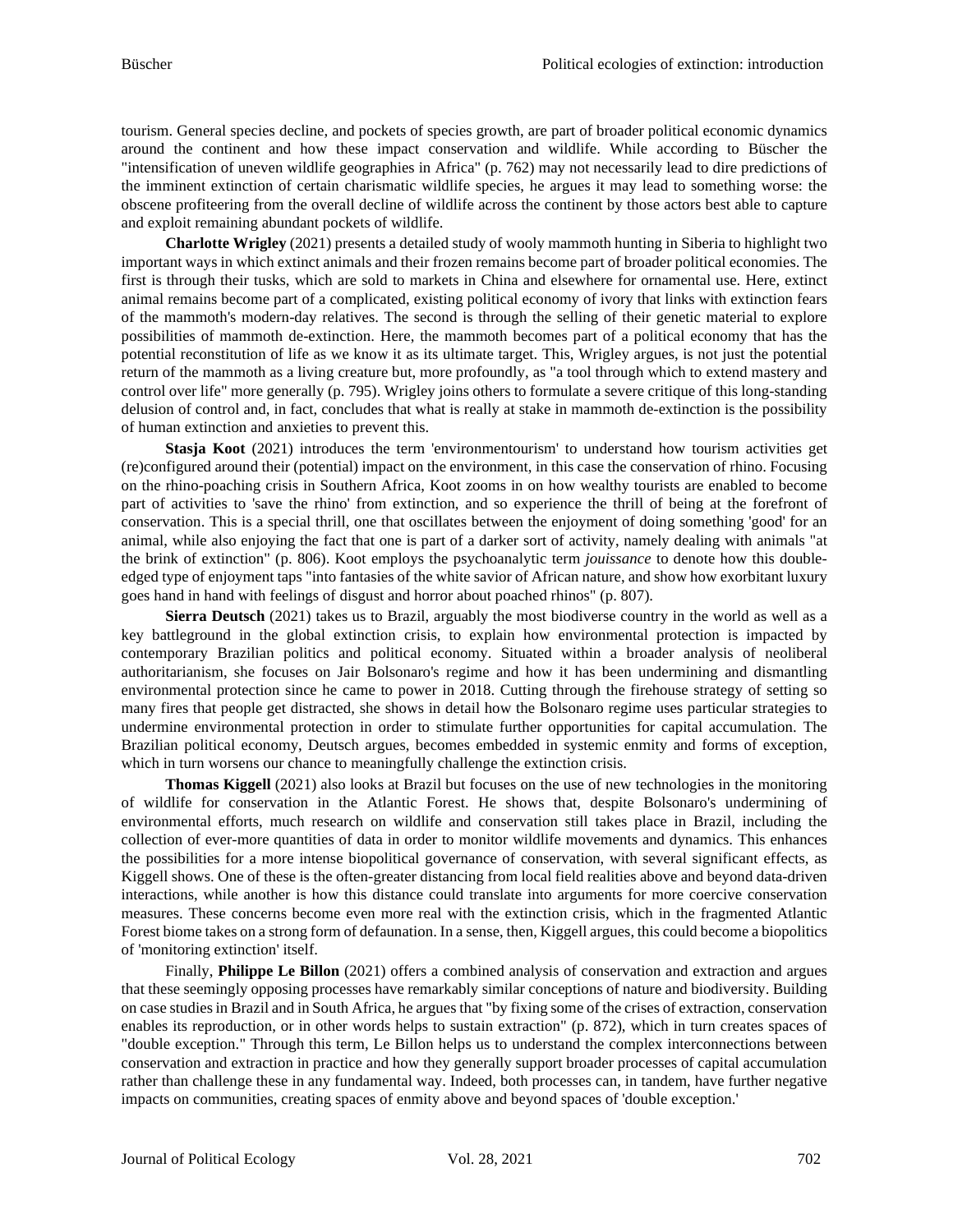#### **Bibliography**

Adams, W.M. 2004. *Against extinction: the story of conservation*. Earthscan.

- Barnosky, A., N. Matzke, S. Tomiya, G. Wogan, B.A. Swartz, *et al*. 2011. Has the Earth's sixth mass extinction already arrived? *Nature* 471: 51-57.
- Barrow, M. 2009. *Nature's Ghosts: confronting extinction from the age of Jefferson to the age of ecology*. Chicago University Press.
- Bersaglio, B. and J. Margulies 2021. Extinctionscapes: spatializing the commodification of animal lives and afterlives in conservation landscapes. *Social & Cultural Geography*. https://doi.org/10.1080/14649365.2021.1876910
- Biermann, F. 2021. The future of 'environmental' policy in the Anthropocene: time for a paradigm shift. *Environmental Politics* 30(1-2): 61-80. <https://doi.org/10.1080/09644016.2020.1846958>
- Biggs, D., R. Biggs, V. Dakos, R. J. Scholes, and M. Schoon. 2011. Are we entering an era of concatenated global crises? *Ecology and Society* 16(2): 27. <http://www.ecologyandsociety.org/vol16/iss2/art27/>
- Büscher, B., 2021 Between overstocking and extinction: conservation and the intensification of uneven wildlife geographies in Africa. *Journal of Political Ecology* 28(1): 760-781. [https://doi.org/10.2458/jpe.2956](https://eur03.safelinks.protection.outlook.com/?url=https%3A%2F%2Fdoi.org%2F10.2458%2Fjpe.2956&data=04%7C01%7Cbram.buscher%40wur.nl%7C3b5dc1cde8fa479a91f908d9df756667%7C27d137e5761f4dc1af88d26430abb18f%7C0%7C0%7C637786518932907603%7CUnknown%7CTWFpbGZsb3d8eyJWIjoiMC4wLjAwMDAiLCJQIjoiV2luMzIiLCJBTiI6Ik1haWwiLCJXVCI6Mn0%3D%7C3000&sdata=RDxuWNdsg%2BB1K0zRrPNlXcRtxSrJm0X4XWYaATS8EwA%3D&reserved=0)
- Büscher, B. 2022. [The nonhuman turn: critical reflections on alienation, entanglement and nature under capitalism.](https://brambuscher.files.wordpress.com/2021/06/bucc88scher-nonhuman-turn-final-2021.pdf) *Dialogues in Human Geography* in press.
- Büscher, B. and R. Fletcher. 2018. [Under pressure: conceptualising political ecologies of "Green Wars."](https://www.conservationandsociety.org.in/article.asp?issn=0972-4923;year=2018;volume=16;issue=2;spage=105;epage=113;aulast=Buscher) *Conservation and Society* 16(2): 105-113.
- Büscher, B. and M. Ramutsindela. 2016[. Green violence: rhino poaching and the war to save Southern Africa's Peace](https://brambuscher.files.wordpress.com/2011/01/bucc88scherramutsindela-green-violence-afaf2016.pdf)  [Parks.](https://brambuscher.files.wordpress.com/2011/01/bucc88scherramutsindela-green-violence-afaf2016.pdf) *African Affairs* 115(458): 1-22.
- Bryant. R. (ed.). 2015. *[The international handbook of political ecology](https://we.riseup.net/assets/317006/Raymond+L.+Bryant+%252528ed.%252529-The+International+Handbook+of+Political+Ecology-Edward+Elgar+%2525282015%252529.pdf)*. Edward Elgar.
- Cavanagh, C. 2018. Political ecologies of Biopower: diversity, debates, and new frontiers of inquiry. *Journal of Political Ecology* 25: 402-425. <https://doi.org/10.2458/v25i1.23047>
- Ceballos G., P. Ehrlich, A. Barnosky, A. García, R. Pringle and T. Palmer. 2015. [Accelerated modern human–induced](http://doi.org/10.1126/sciadv.1400253)  [species losses: entering the sixth mass extinction.](http://doi.org/10.1126/sciadv.1400253) *Science Advances* 1, 5.
- Dawson, A. 2016. *Extinction: a radical history*. OR Books.
- Deutsch, S. 2021. Populist authoritarian neoliberalism in Brazil: making sense of Bolsonaro's anti-environment agenda. *Journal of Political Ecology* 28(1): 823-844. [https://doi.org/10.2458/jpe.2994](https://eur03.safelinks.protection.outlook.com/?url=https%3A%2F%2Fdoi.org%2F10.2458%2Fjpe.2994&data=04%7C01%7Cbram.buscher%40wur.nl%7C3b5dc1cde8fa479a91f908d9df756667%7C27d137e5761f4dc1af88d26430abb18f%7C0%7C0%7C637786518932907603%7CUnknown%7CTWFpbGZsb3d8eyJWIjoiMC4wLjAwMDAiLCJQIjoiV2luMzIiLCJBTiI6Ik1haWwiLCJXVCI6Mn0%3D%7C3000&sdata=kEHfpyEgjrIwvXdAj8EntR9gwhcaLeQ6xt6OxGHx%2BDA%3D&reserved=0)
- Duffy, R., F. St John, B. Büscher and D. Brockington. 2015[. The militarization of anti-poaching: undermining long term](https://brambuscher.files.wordpress.com/2011/01/duffy-et-al-militarization-of-conservation-ec-2015.pdf)  [goals.](https://brambuscher.files.wordpress.com/2011/01/duffy-et-al-militarization-of-conservation-ec-2015.pdf) *Environmental Conservation* 42(4), 345-348.
- Duffy, R., F. Massé, E. Smidt, E. Marijnen, B. Büscher, J. Verweijen, M. Ramutsindela, T. Simlai, L. Joanny and E. Lunstrum. 2019. [Why we must question the militarisation of conservation.](https://doi.org/10.1016/j.biocon.2019.01.013) *Biological Conservation* 232: 66-73.
- Extinction Rebellion. 2019. *This is not a drill: an Extinction Rebellion handbook*. Penguin.
- Hannah, M. 2021. *Extinctions: living and dying in the margin of error*. Cambridge University Press.
- Harcourt, W. and I. Nelson (eds.). 2015. *Practicing feminist political ecologies: moving beyond the 'green economy*. Zed.
- Garlick, B. and K. Symons. 2020. Geographies of extinction: exploring the spatiotemporal relations of species death. *Environmental Humanities* 12(1): 296-320. <https://doi.org/10.1215/22011919-8142374>
- Greenberg, J. B. & Park, T. K., 1994. Political Ecology. *Journal of Political Ecology* 1(1): 1-12. <https://doi.org/10.2458/v1i1.21154>
- Guasco, A. 2020. 'As dead as a dodo': Extinction narratives and multispecies justice in the museum. *Environment and Planning E* 4(3): 1055-1076. <https://doi.org/10.1177%2F2514848620945310>
- Intergovernmental Science-Policy Platform on Biodiversity and Ecosystem Services (IPBES). 2019. *[Global assessment](https://www.ipbes.net/global-assessment)  [report on biodiversity and ecosystem services](https://www.ipbes.net/global-assessment)*. IPBES.
- IPBES-IPCC. 2021. *[Biodiversity and climate change: scientific outcome](https://ipbes.net/sites/default/files/2021-06/2021_IPCC-IPBES_scientific_outcome_20210612.pdf)*. IPBES-IPCC.
- Kiggell, T. 2021. Monitoring extinction: defaunation, technology and the biopolitics of conservation in the Atlantic Forest, Brazil. *Journal of Political Ecology* 28(1): 845-863. [https://doi.org/10.2458/jpe.3044](https://eur03.safelinks.protection.outlook.com/?url=https%3A%2F%2Fdoi.org%2F10.2458%2Fjpe.3044&data=04%7C01%7Cbram.buscher%40wur.nl%7C3b5dc1cde8fa479a91f908d9df756667%7C27d137e5761f4dc1af88d26430abb18f%7C0%7C0%7C637786518932907603%7CUnknown%7CTWFpbGZsb3d8eyJWIjoiMC4wLjAwMDAiLCJQIjoiV2luMzIiLCJBTiI6Ik1haWwiLCJXVCI6Mn0%3D%7C3000&sdata=4sfnNZpFNrlpfoMQ%2FAj4%2FQmctGdgP2AjoYTg%2B84%2F%2BAM%3D&reserved=0)
- Koot, S. 2021. Enjoying extinction: philanthrocapitalism, *jouissance*, and 'excessive environmentourism' in the South African rhino poaching crisis. *Journal of Political Ecology* 28(1): 804-822. [https://doi.org/10.2458/jpe.2984](https://eur03.safelinks.protection.outlook.com/?url=https%3A%2F%2Fdoi.org%2F10.2458%2Fjpe.2984&data=04%7C01%7Cbram.buscher%40wur.nl%7C3b5dc1cde8fa479a91f908d9df756667%7C27d137e5761f4dc1af88d26430abb18f%7C0%7C0%7C637786518932907603%7CUnknown%7CTWFpbGZsb3d8eyJWIjoiMC4wLjAwMDAiLCJQIjoiV2luMzIiLCJBTiI6Ik1haWwiLCJXVCI6Mn0%3D%7C3000&sdata=07wNWaDHF0Gn5d%2BQXG58HBVRtQ%2FYFwXJZ9FI%2Bmg4eNw%3D&reserved=0)
- Le Billon, P. 2021. Crisis conservation and green extraction: biodiversity offsets as spaces of double exception. J*ournal of Political Ecology* 28(1: 854-888. [https://doi.org/10.2458/jpe.2991](https://eur03.safelinks.protection.outlook.com/?url=https%3A%2F%2Fdoi.org%2F10.2458%2Fjpe.2991&data=04%7C01%7Cbram.buscher%40wur.nl%7C3b5dc1cde8fa479a91f908d9df756667%7C27d137e5761f4dc1af88d26430abb18f%7C0%7C0%7C637786518932907603%7CUnknown%7CTWFpbGZsb3d8eyJWIjoiMC4wLjAwMDAiLCJQIjoiV2luMzIiLCJBTiI6Ik1haWwiLCJXVCI6Mn0%3D%7C3000&sdata=alEBUtU%2B8zBAT9SQIXSrvnpTPIHmQNzn1wM1BmzByL4%3D&reserved=0)